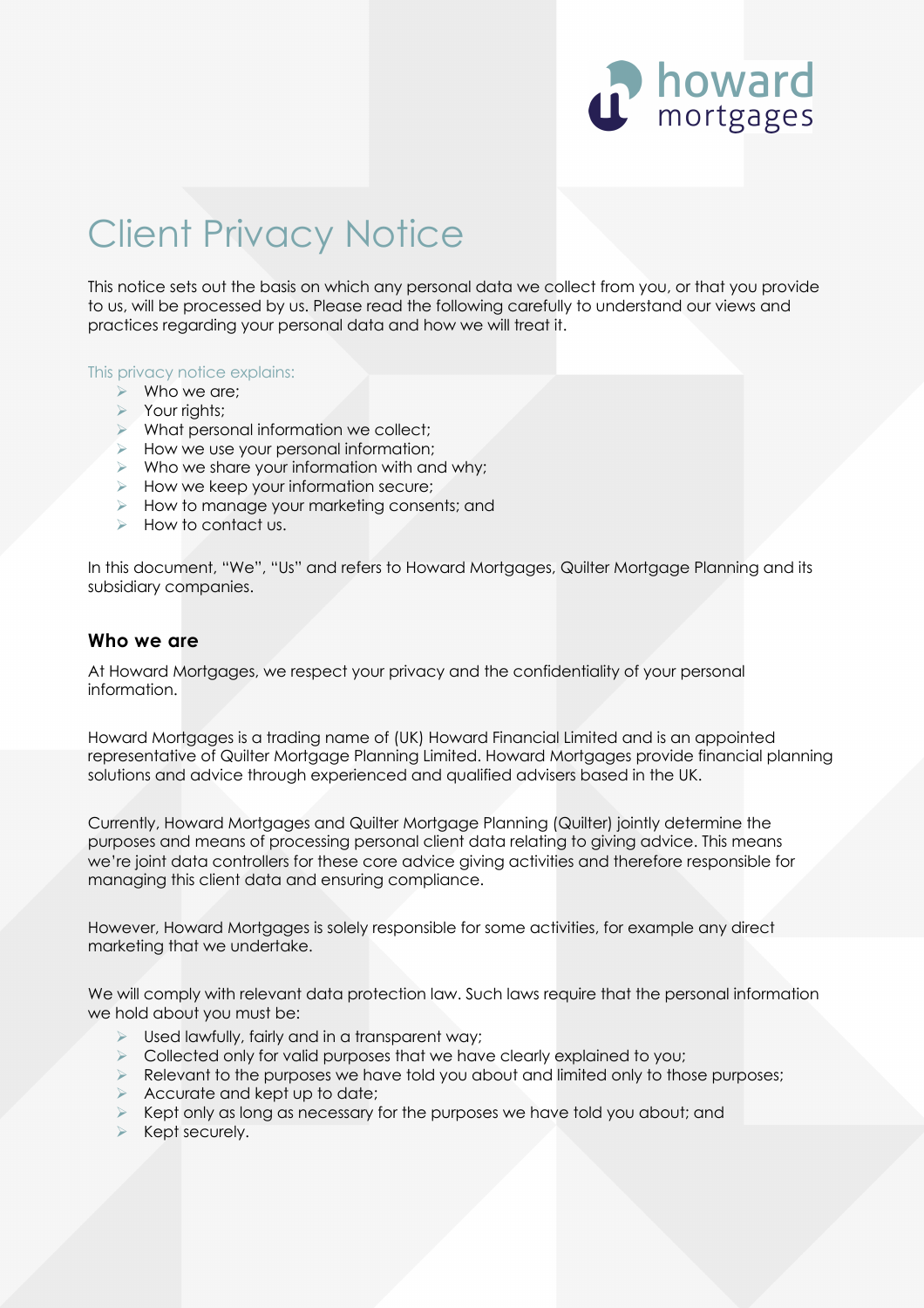

# **Your rights**

We try to be as open as it can be in terms of giving people access to their personal information and therefore have outlined your rights below

You have the right to ask us:

- $\triangleright$  whether we are processing your personal information and the purposes (the right to be informed) – this is delivered through 'fair processing information' such as this Privacy Notice;
- $\triangleright$  for a copy of the personal information that we hold about you (the right of access);
- $\triangleright$  to update or correct your personal information (the right to rectification);
- $\triangleright$  to delete your information (the right to erasure); and
- $\triangleright$  to restrict processing of your personal information where appropriate (the right to restrict processing).

In certain circumstances you also have the right to:

- $\triangleright$  object to the processing of your personal information (the right to object);
- $\triangleright$  object to automated decision making and profiling (the right not to be subject to automated decision-making including profiling); and
- $\triangleright$  request that information about you is provided to a third party in a commonly used, machine readable form (the right to data portability).

# **Exercising your rights**

For information about your individual rights, including how to correct, restrict, delete, make changes to your personal information or if you wish to request a copy of the personal information we hold about you, please contact us by emailing us at QFPDataGuardian@quilter.com.

More information about your data protection rights can be found on the Information Commissioner's Office (ICO) website.as well as on other regulators' websites.

If you would like to write to us, our postal address for data protection matters is:

The Office of Data Protection Quilter Mortgage Planning Senator House 85 Queen Victoria Street London EC4V 4AB

However, we have adopted a flexible model for working so please note that written communications will take longer to respond to.

# **Further information**

This privacy notice was drafted with brevity and clarity in mind, however further information can be obtained by contacting us using the details in the "How to contact us" section. More information about your data protection rights can be found via: UK Information Commissioner's Office (ICO)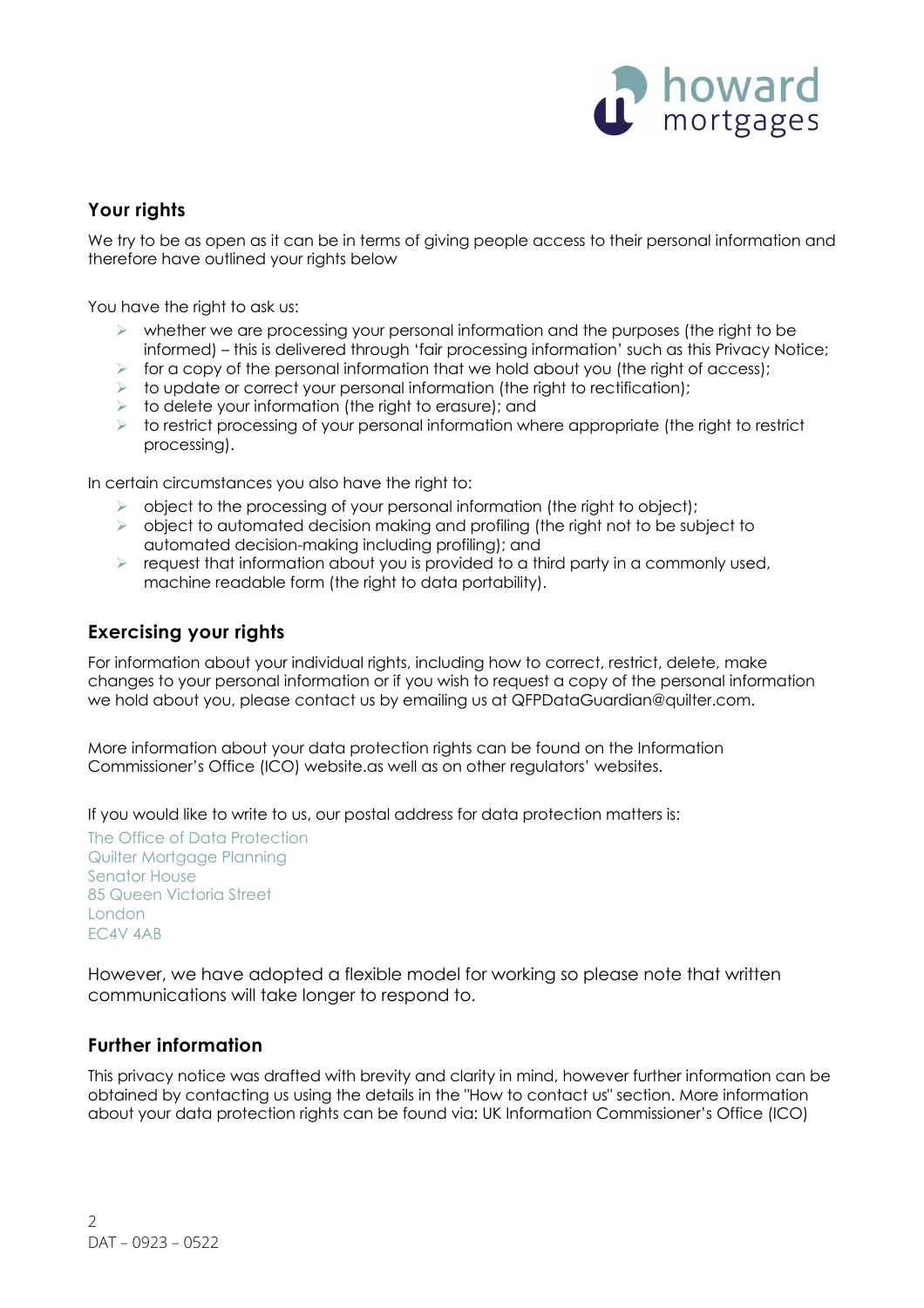

## **What personal information we collect**

Personal data means information by which you may be personally identified directly or indirectly.

We collect certain personal information about you, this includes your name, address, or phone number and other information. We collect this information about you when you:

- Use our website and secure online services;
- $\triangleright$  Complete a fund application;
- $\triangleright$  Apply for and receive our services:
- $\triangleright$  complete our application form;
- $\triangleright$  Visit a financial adviser; and
- Ø Register to receive one of our newsletters, communications or attend an event organised by Us.

The type of personal information we collect will depend on the purpose for which it is collected and may include:

- Ø **Information about you** to help identify you and manage your relationship with Quilter and, in some circumstances, as required by our regulators (e.g. Account number, Customer ID or Number, Name, Address, Age / Date(s) Of Birth, Dependents' Details, Tax ID, National Insurance Number, Identity Check Information (e.g. Mother's Maiden Name, Name of First Pet), Email Address(es), Marital Status, Name(s), Postcode, Telephone Number(s), Title, Gender);
- Ø **Information about your account with us** (e.g. Past engagements with Quilter, Personal Preferences, Marketing Preferences, Policy and investment information, etc);
- Ø **Copies of documentation** (e.g. statements, letters, copies of official documents (e.g. passports, driving licences, etc));
- Ø **Economic and financial information** (e.g. credit card numbers, bank details, Past investment performance, etc and information pertaining to County Court Judgements (CCJs) and any debt history);
- Ø **Investment preferences** (e.g. your views and preferences around portfolios in which to invest, or not to invest in which may indirectly reveal some religious, political or philosophical views that you hold);
- Ø **Audio and visual information** when we are recording interactions with you, or when you visit one of our premises (e.g. call recordings or Closed Circuit Television);
- Ø **Employment and educational information** (e.g. employer details, relevant professional qualifications, etc);
- Ø **Marketing / Communications Data** (e.g. Information relating to Marketing and External Communications (e.g. Marketing Campaigns, Opt In Information, etc));
- Ø **Lifestyle, Health and Medical information** for you, your family and other parties with a material interest in the product(s) (e.g. specific illness, smoker, disability, gender reassignment);
- Ø **Relationship Information** (e.g. information relating to other parties directly associated with your policy (e.g. dependents, beneficiaries, trustees, etc); and
- Ø **Complaint Information** (e.g. Complaint Details, Complaint Description, Complaint Details, complaint Type, Reason/Details of the complaint),

We collect personal information directly from you. For example, we ask for personal information at the start of our relationship (e.g. when you apply for a policy or service) and in subsequent communications in order to manage our relationship.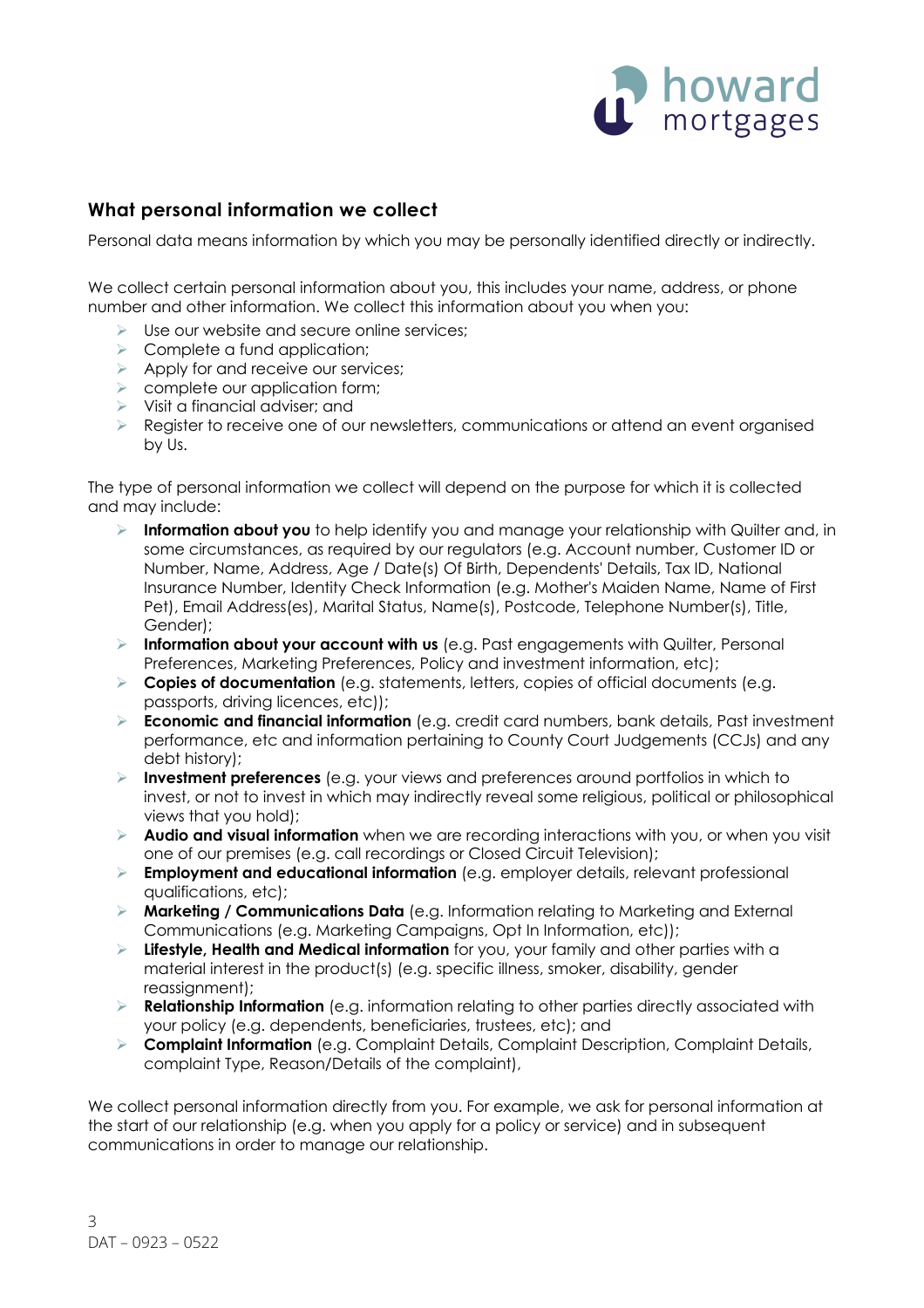

If we provide a service to your employees or a scheme, then personal data in relation to those employees or members of the scheme isn't processed by Us as part of the standard corporate advice process. This information is normally provided directly to the product provider.

In limited circumstances, we may need to collect employee personal data, and where we do, we act as data processer and it's therefore provided to Us by yourself, with the knowledge and consent of your employees.

Where we provide our services to trusts, we collect the personal information listed for the settler, beneficiaries and trustees of that trust. Where we provide our services to companies we may collect personal information for Directors, Shareholders and Beneficial Owners of the company. Where we provide our services to charities, we may collect personal information about the trustees or directors of that charity.

We may also collect information about you from other sources such as:

- $\triangleright$  another agent (if you have one);
- $\triangleright$  external third parties (e.g. credit reference agencies to verify your identity and to check financial soundness); and
- $\triangleright$  from Cookies. (Cookies are small text files that are placed on your computer by websites that you visit. They are widely used in order to make websites work, or work more efficiently, as well as to provide information to the website owners). To learn more about information collected through cookies, please go to https://www.quilterfinancialadvisers.co.uk/cookienotice/

# **Data Retention**

We keep your personal information only as long as is necessary for the purpose for which it was collected, or for legal or regulatory reasons. Personal information will be securely disposed of when it is no longer required in accordance with our Personal Data Retention Standard.

Advice data is retained for 50 years to meet our regulatory requirements.

#### **Special category data and criminal conviction data**

We may also gather more sensitive personal data, called special category data, for example, as part of recruitment. This type of data can include racial or ethnic origin, genetic or health information or sexual orientation. The processing of some of this data is necessary for us to fulfil the obligations on us. In such cases, we will always explain this during the process and explain what information we require and why it is needed. Where we do require it, we will always seek your consent. Special category data will always be processed and stored securely.

Where it is necessary, we may also collect information relating to an individual's criminal convictions. If this is the case we will explain what information we require, why it is needed and where required, will ask you for consent.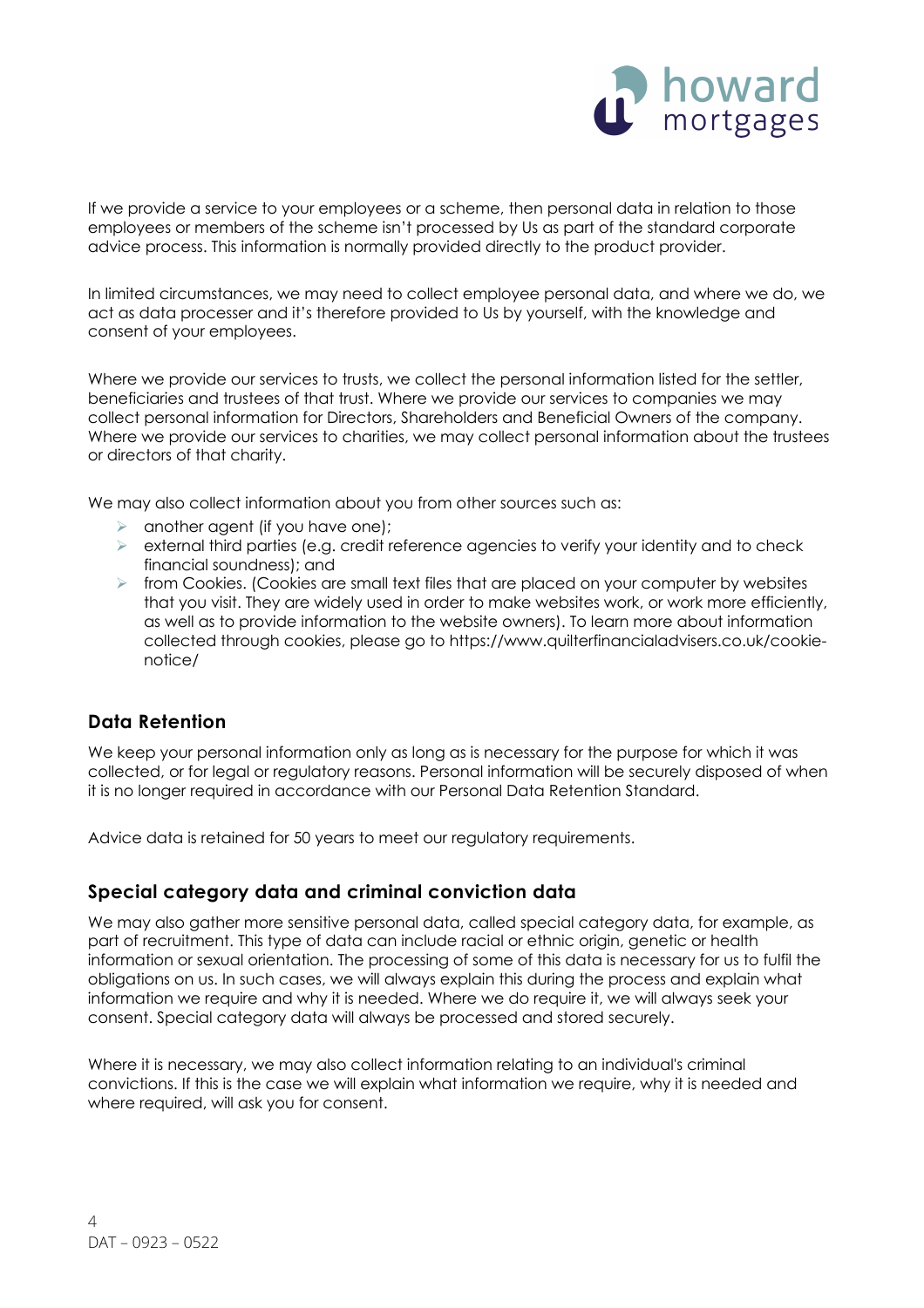

# **Cookies**

We also collect information about you from other sources. For example, our website automatically collects information from your computer using "cookies" which provides us with limited personal information. Cookies are small text files that are placed on your computer by websites that you visit. They're widely used in order to make websites work, or work more efficiently, as well as to provide information to the website owners.

 $\geq$  You can choose not to accept any non-essential cookies for your interactions, however, in a few cases, some of our website features may not function as a result.

More information about the cookies we use on our website can be found on our website www.howardmortgages.co.uk

## **How we use your personal information**

We process your information for the following purposes.

- $\triangleright$  To perform our contract with you and to support and maintain that relationship. This includes the following:
- $\triangleright$  assessing and processing an application for our services;
- $\triangleright$  providing our products and/or services to you, including the management of our relationship with you, your firm;
- $\triangleright$  carrying out transactions you have requested or on your behalf;
- $\triangleright$  monitoring or recording communications (such as telephone and video calls) with you to resolve any queries or issues and also for training and quality purposes and, in some cases to comply with regulatory requirements;
- $\triangleright$  assessing your application for products (using automated decision-making tools when necessary);
- $\triangleright$  ensuring that a firms operation meets our expectations, and those of our regulators (such as undertaking audits and investigations into network activity);
- $\triangleright$  record keeping in order to ensure our products and/or services operate within the law and relevant regulatory requirements;
- Ø providing other services (e.g. enhanced due diligence, underwriting, reinsurance, data hosting, online services, and payments or reporting of any tax or levy).
- $\triangleright$  To comply with legal and regulatory requirements. These requirements include the following:
- $\triangleright$  confirming your identity for security and regulatory purposes;
- $\triangleright$  detecting and preventing fraud, money laundering, terrorist financing, bribery or other malpractice;
- $\triangleright$  to meet tax reporting obligations such as Common Reporting Standards (CRS) and the US Foreign Account Tax Compliance Act (FATCA); and
- $\triangleright$  to fulfil our data protection obligations.
- $\triangleright$  For specific business purposes to enable us to provide you with appropriate products and services and a secure experience. Our business purposes include the following:
- $\triangleright$  verifying your identity for security purposes;
- $\triangleright$  sending marketing communications to you which you have opted into receiving, or which are related to similar products or services, or which we think may interest you based on the relationship you have with Us or other companies in our group;
- $\triangleright$  enhancing, modifying and personalising our services for your benefit;
- $\triangleright$  to undertake Profiling activities;
- $\triangleright$  providing communications which we think will be of relevance or interest to you;
- $\triangleright$  audit and record keeping purposes;
- $\triangleright$  enhancing the security of our network and information systems;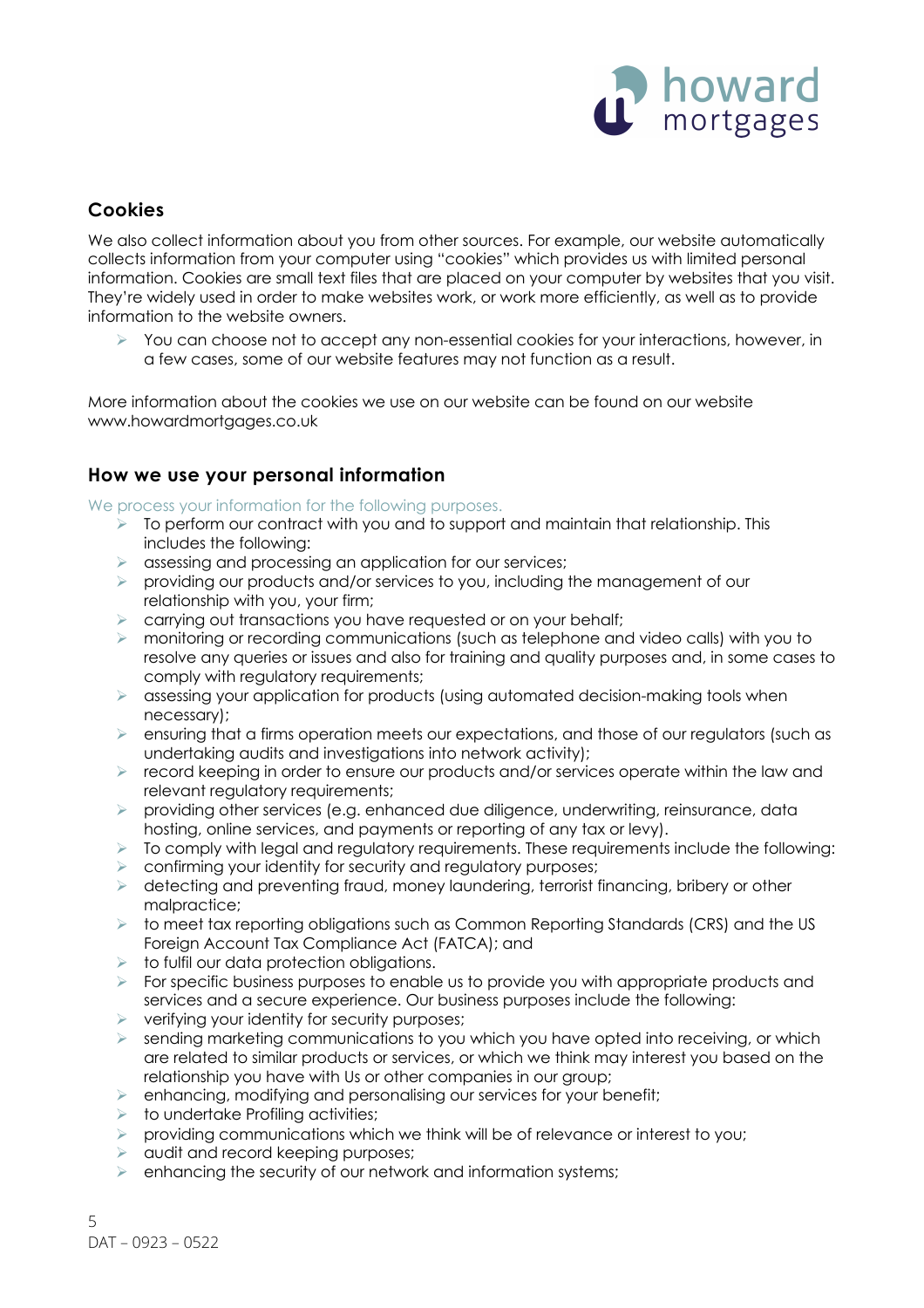

- $\triangleright$  maintaining effective management systems including internal reporting to our parent company and other members of our corporate group;
- $\triangleright$  ensuring the integrity of our systems (for example, during final stages of testing where it is necessary to use real data to ensure that any system improvements do not interrupt business or corrupt the data);
- $\triangleright$  providing reports and other communications to you where we are required to do so; and
- $\triangleright$  customer satisfaction research, statistical analysis and wider market research to capture the views and opinions of our customers.

We may also process your personal data as part of an acquisition or sale. Should this happen, you'll be notified about any change to processing or data controller arising as a result of this activity.

You have the right to object to us processing your personal information for some of the business purposes listed above but, if you do so, this may impact on our ability to provide some or all of our services to you.

We won't process your employee's data for the business purposes above. Our contractual relationship is with you and therefore any processing of data for business purposes will be undertaken with your data, not your employee's.

# **Profiling**

Profiling involves the use of basic identifiers about you such as your name and address and matching this with information from Experian Marketing Services to create demographics and infer customer 'types'. This helps us define groups based on factors like interests, age, location and more so we can better understand our customers to adapt and improve our products and services. If you would like to know more about the information we get from Experian Marketing Services, you can visit their Consumer Information Portal which explains who Experian Marketing Services are, what they do and why.

# **Lawful basis**

We operate under a number of legal bases as required under the regulations. These include:

- $\triangleright$  Consent:
- $\triangleright$  Legitimate Interests:
- Ø Performance of a Contract; and
- $\triangleright$  Compliance with a Legal Obligation.

#### **Who we share your information with and why**

We share your information with trusted third parties and service providers who perform tasks for us and help us to provide our products and/or services to you, and with other agencies where required by law, court order or regulation. These may include:

- $\triangleright$  Companies within the Quilter Plc Group
- $\triangleright$  for administrative, analytical and statistical purposes;
- $\triangleright$  for testing the information systems operated by our companies
- $\triangleright$  for producing a consolidated view of our relationship with you in order to meet our regulatory obligations and to enhance the services we can offer you.
- $\triangleright$  for handling complaints and fulfilling data subjects' rights (such as the Right of Access)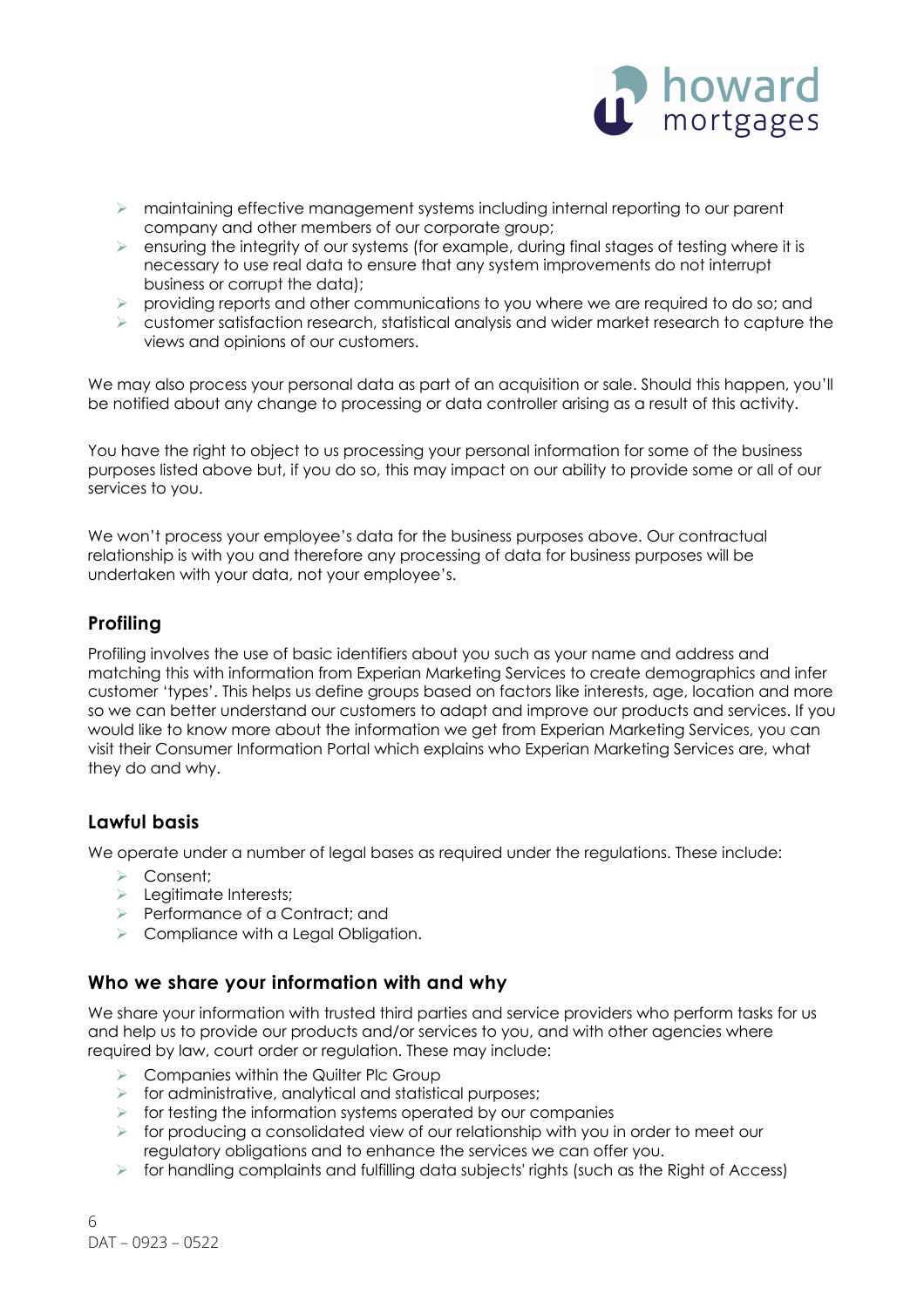

- $\triangleright$  Companies appointed by Us (these third parties may be based in countries outside the UK or EU)
- $\triangleright$  with third parties or service providers who perform tasks for us to help us provide our services to you or to allow us to meet legal and regulatory requirements, including any necessary tax reporting, verifying your identity, source of wealth financial crime prevention or other requirements (this may involve carrying out checks with credit reference databases);
- $\triangleright$  with third parties or service providers who provide additional data about you in order to enhance our ability to design and develop new products and services that can be marketed and sold which meet the needs of our identified consumer groups and are targeted accordingly;
- $\triangleright$  with credit reference agencies to check the financial suitability of the products and services;
- $\triangleright$  with debt collection agencies for tracing and recovery of debts;
- $\triangleright$  with payment service providers to allow payments to be completed;
- $\triangleright$  with our accountants to produce tax statements and in support of statutory reporting;
- $\triangleright$  with our appointed legal or regulatory advisers or auditors;
- $\triangleright$  with information technology and information security providers;
- $\triangleright$  with a prospective buyer (or its advisors), for due diligence purposes, if we are considering a sale of any of our business or assets;
- $\triangleright$  with third parties or service providers to conduct market research on our behalf, to help us improve and develop the products and services we provide to you and our other customers;
- $\triangleright$  with third parties or service providers to conduct quality checks on the interactions between us, Quilter and you; and
- $\triangleright$  with any successor to all or part of our business. For example, in the event of a merger, acquisition, divestiture, change of control or liquidation of Howard Mortgages or part of its business (or in anticipation of such an event), we may share your personal data as part of that transaction where required in order to fulfil our obligations in this Notice.
- $\triangleright$  Organisations and parties appointed by you or authorised by you
- $\triangleright$  with third parties where you have given your consent to receive marketing information;
- $\triangleright$  with your accountants to produce tax statements and in support of statutory reporting
- $\triangleright$  with an appointed discretionary asset manager or custodian to meet their legal or regulatory requirements; and
- $\triangleright$  with third parties or service providers who ask for that information in order to allow us to make investments on your behalf or to continue to provide our services to you.
- $\triangleright$  Statutory authorities
- $\triangleright$  with organisations, including the police authorities and fraud prevention gaencies, to prevent and detect fraud;
- $\triangleright$  with regulatory or governmental agencies such as the UK Financial Conduct Authority, UK Information Commissioner's Office and HM Revenue and Customs;
- $\triangleright$  with professional bodies; and
- $\triangleright$  with other agencies where required by law, court order or regulation.

If you would like further information regarding the specific named recipients that we share data with, please contact us using the information in the "How to contact us" section.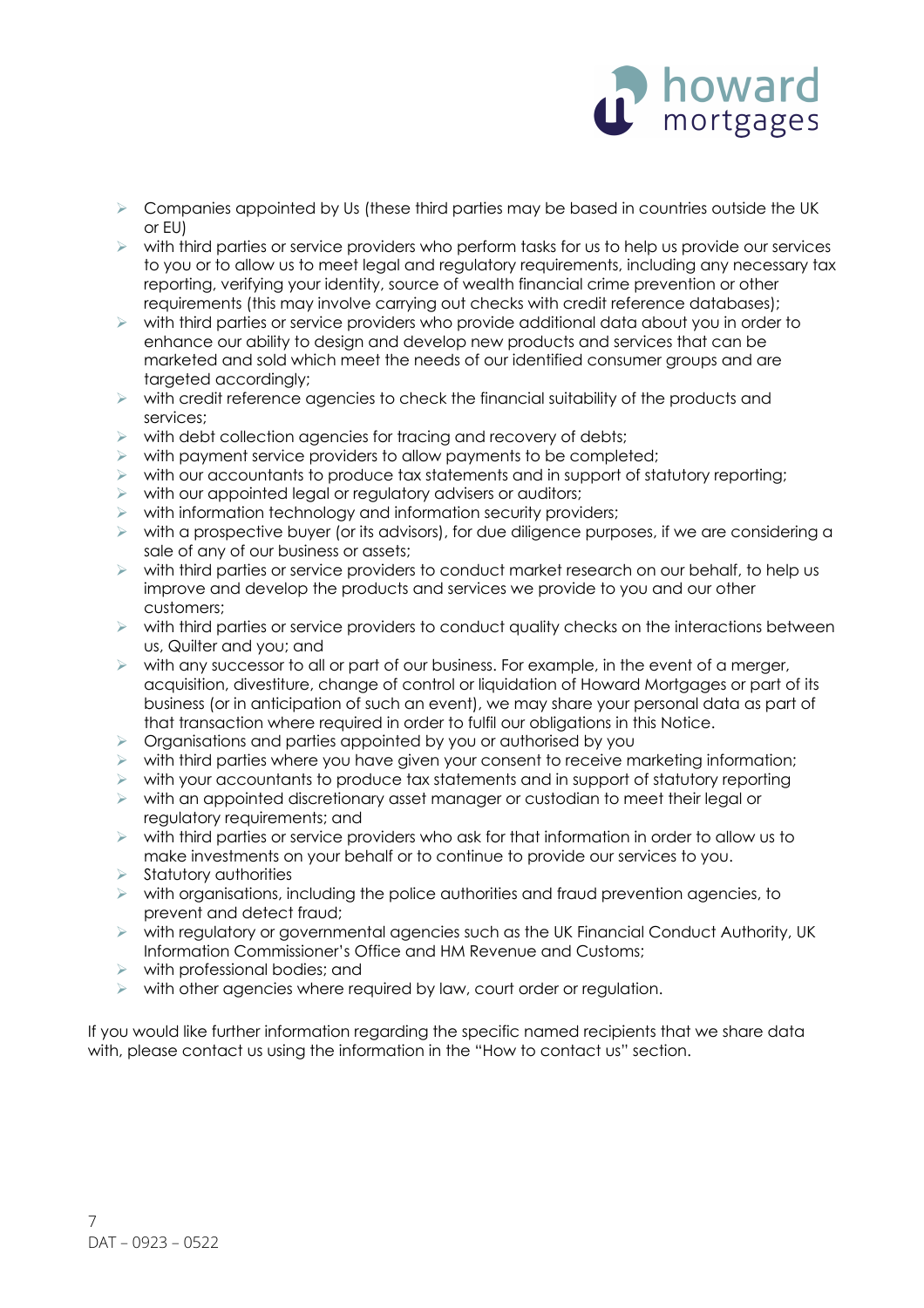

#### **How we keep your information secure**

We're committed to ensuring the confidentiality of the personal information that we hold, and we continue to review our security controls and related policies and procedures to ensure that your personal information remains secure.

When we contract with third parties, we impose appropriate security, privacy and confidentiality obligations on them to ensure that personal information is kept secure and prevented from unauthorised or accidental access, processing, copying, modification, erasure, loss or use.

If we work with third parties in countries outside the United Kingdom, we ensure these are countries that the UK Government and the European Commission has confirmed have an adequate level of protection for personal information, or the organisation receiving the personal data has provided adequate safeguards and agrees to treat your information with the same level of protection as we would.

We also utilise UK International Data Transfer Agreements and EU Standard Contractual Clauses for transfers outside of the United Kingdom or European Economic Area.

In limited circumstances, data may be accessed outside of the UK i.e. by employees when they travel. In these circumstances, we ensure there are appropriate information security measures in place to safeguard your information.

#### **How to manage your marketing consents**

You may give and withdraw consent to the receipt of marketing information at any time. If you wish to change your preferences regarding the receipt of marketing or other communications from us, the simplest way is to use the 'unsubscribe' link at the bottom of any marketing communication.

Alternatively, you can contact us using any of the mechanisms included in the 'How to contact us" section of this notice.